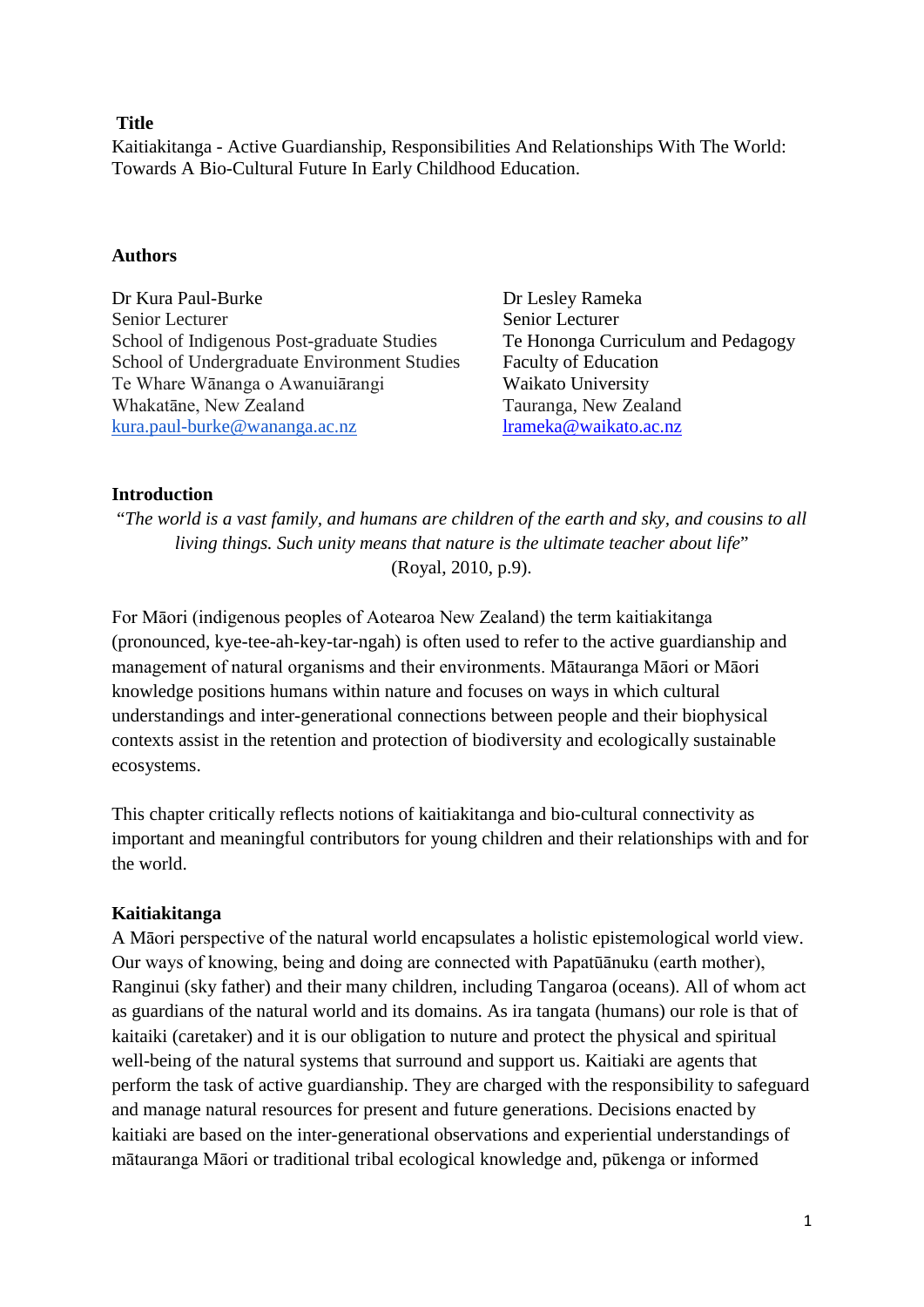environmental practitioners and experts. This process ensures the active engagement and retention of bio-cultural information and ecological management practices into the future.

The notions and practices of kaitiakitanga have developed over generations of use and the active, sustainable guardianship of natural resources. Inter-generational observations and ecological understandings of species interactions and patterns of use, have been accumulated and grounded in the existence of Māori and Indigenous cultures, which are intimately bound to residing in one place for many generations (Cheung, 2008). "Indigenous people have traditionally acquired their knowledge through direct experience in the natural world… the particulars come to be understood in relation to the whole, and the 'laws' are continually tested in the context of every day survival" (Barnhardt & Kawagley, 2005, p.3). All forms of knowledge, was directly or indirectly sourced from the environment. The act of observation and information gathering was integral to the range of established sustainable management practices that governed the harvesting and use of natural resources.

However, kaitiakitanga is not about ownership or control of the natural world. Ownership implies the position of one who is separated, isolated and removed from that which is perceived as being owned. According to Marsden (2003) "the resources of the earth did not belong to man [sic] but rather, man belonged to the earth. Man as well as animal, bird, fish could harvest the bounty of mother earth's resource but they did not own them. Man had but user-rights" (p. 67). The principles of kaitiakitanga are derived from an organic epistemological world view whereby the concept of caring, nurturing, connecting and safeguarding the natural world is based on understandings of connectivity and relationships with the natural world and "understanding *relationship* is the key to understanding the world" (Royal, 2006, p. 15).

Kaitiakitanga takes for granted that all elements of the world are related and it is upon those relationships that survival depends. This ideology suggests that the natural world is an intricate and intimate system, comprised of many interacting and adaptive structures and components. All elements move and interact within a complex holistic framework of relationships both abiotic and biotic, each supporting and benefiting the other. This complex, uncertain and ever changing natural world system is encapsulated in predator-prey relationships, adaptation, distribution fluctuations and hierarchical disputes. Humans are positioned within the world, as an interactive, contributing and sometimes destructive component. As with all species, human presence and activities have a flow-on effect to other species and systems (Berkes & Davidson, 2008). In the natural world no species or system is an entity unto itself. Everything is connected (Dovers & Hussey, 2013). A holistic Māori worldview of kaitiakitanga considers the well-being of natural resources to be directly related to the well-being of the people.

### **Kaitiakitanga and Connectivity**

A biological-cultural (bio-cultural) perspective positions humans within nature and focuses on the ways in which cultural understandings and interconnections between people and their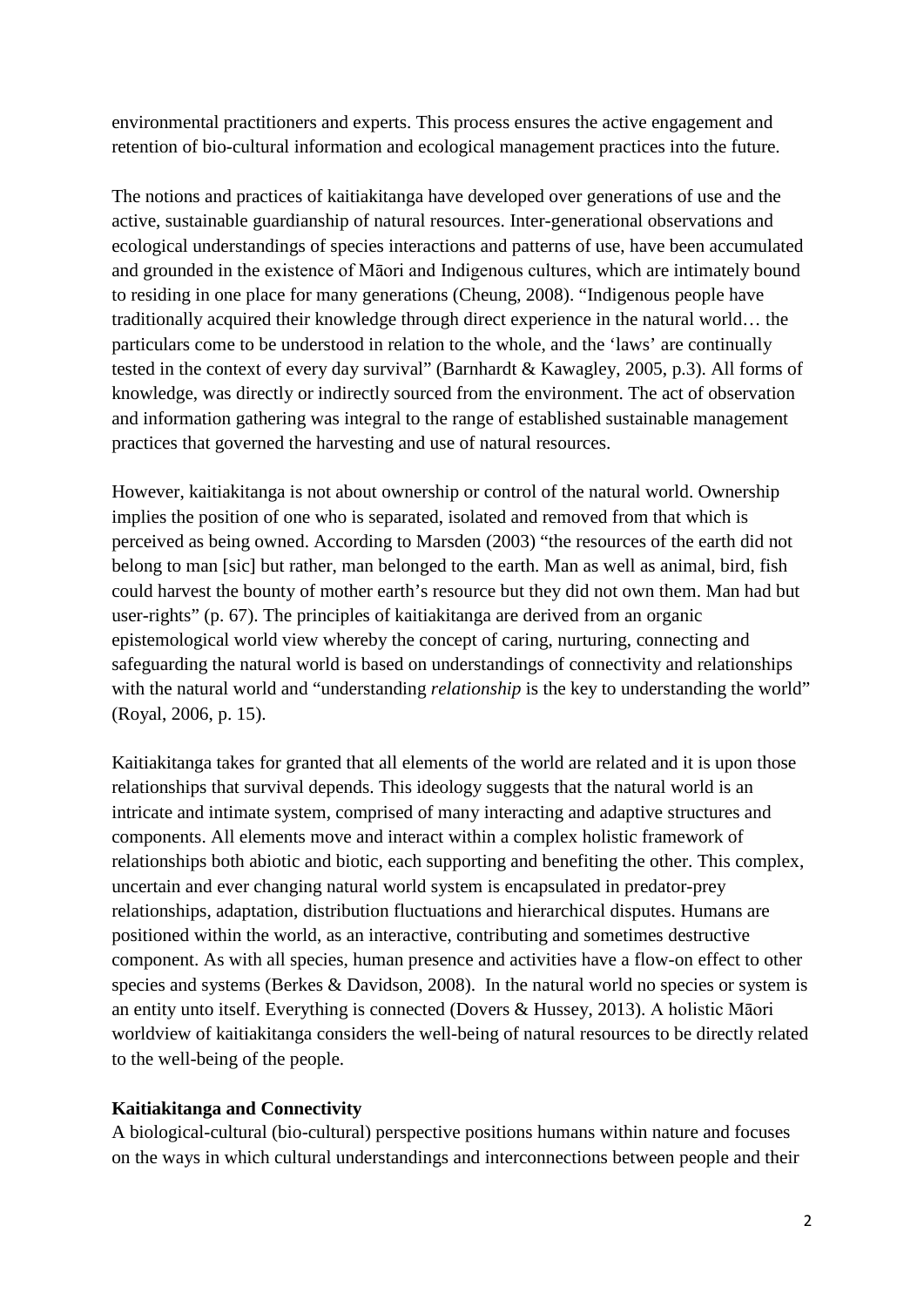bio-physical contexts produce complex, adaptive and resilient systems (Morehouse, 2008; Rotatangi & Stephenson, 2014).

Māori world views are shaped by a relational and conscious connection of humans with and within the natural world (Royal, 2010; Marsden, 2003). This worldview is central to the ways in which we experience and make sense of the world around us and our place within it (Mead, 2003; Royal, 2006; Cheung, 2008). When we introduce ourselves (within a Māori context) we do so by naming our whakapapa (genealogical ancestry) which positions our ancestral affiliation with particular mountains, rivers and land as priority. As an oceanic and seafaring people, it is fitting that we then name our waka (ancestral canoe) followed by our tribal connections, ancestors and parental lineage. Only after we have named our tribal landmarks and spoken the names of our ancestors, do we name ourselves (Royal, 2010). For many Māori, it is the tribal landmarks, events and relationships between humans and the natural world that represent the identities of the people and their connections with the cosmos. Our Māori tribal senses of identity and belonging are exemplified by the language, stories, songs, rituals and practices unique to a particular place, by a particular people, over many generations. Notions of identity and connectivity to nature, are essential to Māori epistemologies or ways of knowing, being and interacting with the world.

Part of the process of 'knowing' belies a fundamental element which reflects our abilities for survival and enhancing the collective with the knowledge that as a people we are capable of co-existing and making sense of the world around us, as our ancestors once did. It is the task of the present generation to honour our ancestors by caring for the natural world, as they had before us. In caring for the world we will in the process, strengthen our sense of place and connectivity to our ancestors and our histories, ensuring a cultural and environmental future for our grandchildren. Kaitiakitanga identifies the diverse realities of a modern world, and the ability to effectively inter-weave the past with the future, in accordance with Māori tribal and sub-tribal entities, for the betterment of ourselves and our environments (Hapū, Iwi Working Party, 2005).

Cultural connectivity encapsulates the values important for Māori to undertake activities in ways that are meaningful and pertinent to Māori. "Providing space for connectivity as it applies to young children's relationships with the natural world is about recognising that "people are considered to live culturally rather than in cultures, with the generative source of culture being human practices rather than in representations of the world" (Stephenson, 2008, p.129). At its core, the indigenous experience of the world is one of connectivity and, in particular, the experience of 'Being' as a community of interconnected living personas, only some of whom are human" (Reid et al, 2013, p.4). Connectivity is the basis on which the world is ordered, the organising principle of Māori knowledge, the sources of genealogy and the origin of all rights and obligations – including kaitiakitanga over the environment (Waitangi Tribunal, 2011).

### **Kaitiakitanga and Taonga**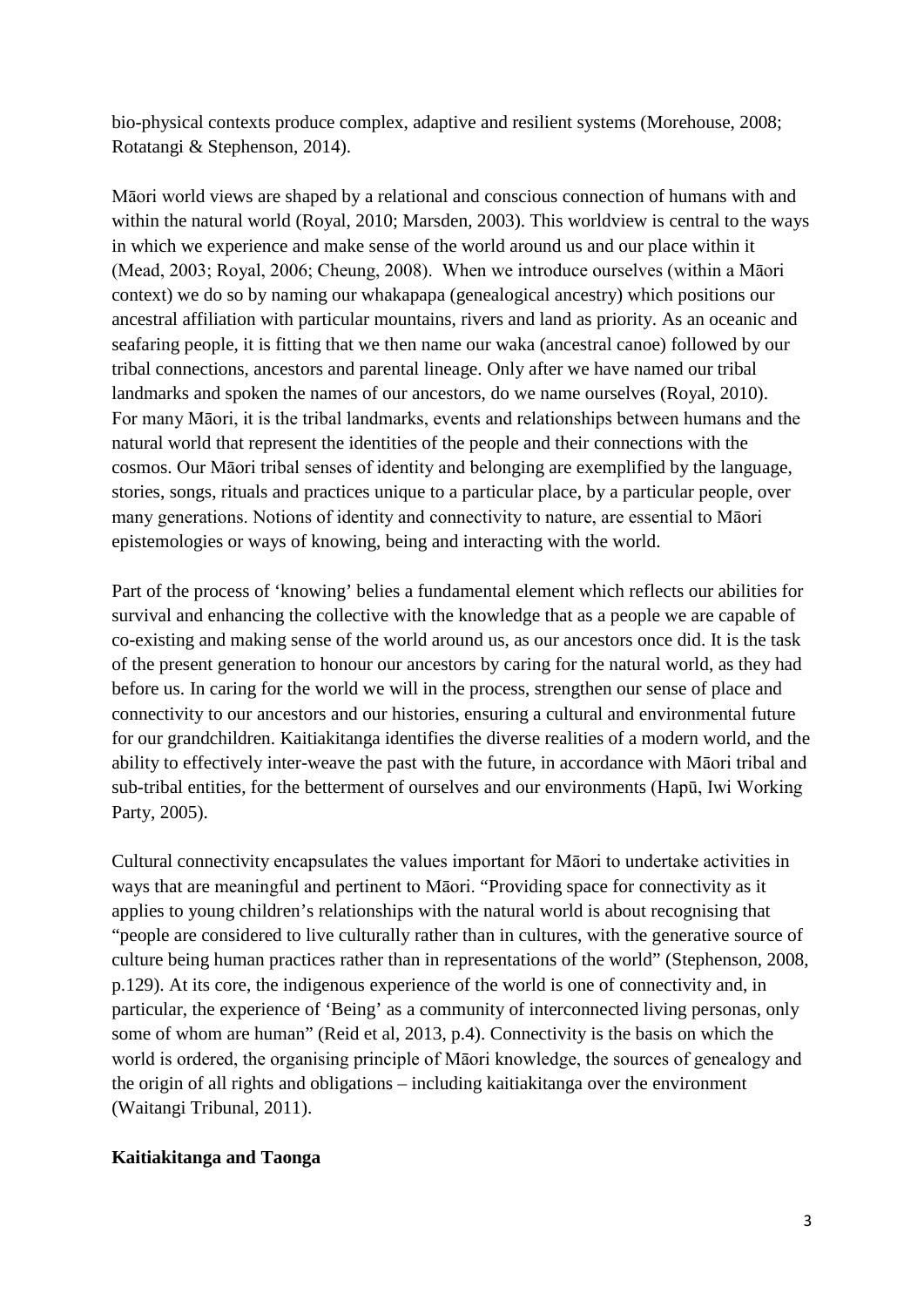According to Marsden (2003) there is no specific term in Māori for the word value. From a "holistic view of the Universe the Māori idea of value is incorporated into the inclusive term 'taonga' – a treasure, something precious; hence an object of good or value" (p.38). From a Māori perspective the word 'taonga' as it applies to natural resources or species, are identified as those which have been harvested and the populations sustained by generations of Māori. These species are considered taonga as the knowledge and customs pertaining to traditional harvesting practices are still very present and relevant today. Examples include; when to harvest, how to harvest, environmental signs and conditions, preparation for storage and traditional management practices to ensure the sustainable future. These types of intergenerational knowledge and associated cultural practices are recognised as having survived into modern times. Hence, the title 'taonga' or treasured species.

Marsden (2003) iterates that there are three main categories of taonga. The categories are; spiritual, psychological and biological. The three categories are inter-related and are pertinent to understanding Māori principles of and for the natural world. The first category of spiritual or wairuatanga is concerned with mana (prestige, personal power), tapu (sacredness) and noa (un-sacred or common). The "importance of mana within Māori society is paramount. Mana is a difficult idea to translate succinctly into English. It embraces virtues such as honour, and prestige but also represents authority and control" (Kearney, 2013, p.9). The second category of psychological, denotes the quest for security, a sense of belonging, of place, whakapapa (genealogy) identity, self-esteem and dignity. Royal (2010) asserts that whakapapa denotes a world view of a vast and complex family, where everything, humans and non-human are related. The traditional principle of whanaungatanga or relationships denotes pertinent understandings of the natural world that are important and meaningful to Māori. The third category of biological, pertains to a conscious ethic of and for the environment, survival, resilience, connectivity and mauri (life-force). Reid et al (2013) notes that a way to approach the environment from a Māori perspective is through relational values which "are used to shape and guide practices designed to maintain and enhance mauri (the life sustaining capacity of environment and society)" (p.3).

#### **Kaitiakitanga and Children**

Kaitiakitanga acknowledges the role of humans including young children to undertake active guardianship and responsibilities for the ecological communities and environments on which our survival and continued existence depends. As previously stated from a Māori perspective people are not superior but related through whakapapa (genealogy) to all aspects of the environment. Whakapapa denotes the genealogical descent of Māori from the divine creation of the universe to the living world (Berryman, 2008). It informs relationships and provides the foundation for inherent connectedness and interdependence to all things (Cheung, 2008**).**  Māori can trace genealogy back to through whakapapa to Papatūānuku (the earth mother) therefore they not only live on the land but are part of the land (Ministry of Justice, 2001). Humans are not superior but are related through whakapapa to all aspects of the environment, connected to everything in it; therefore it requires respect.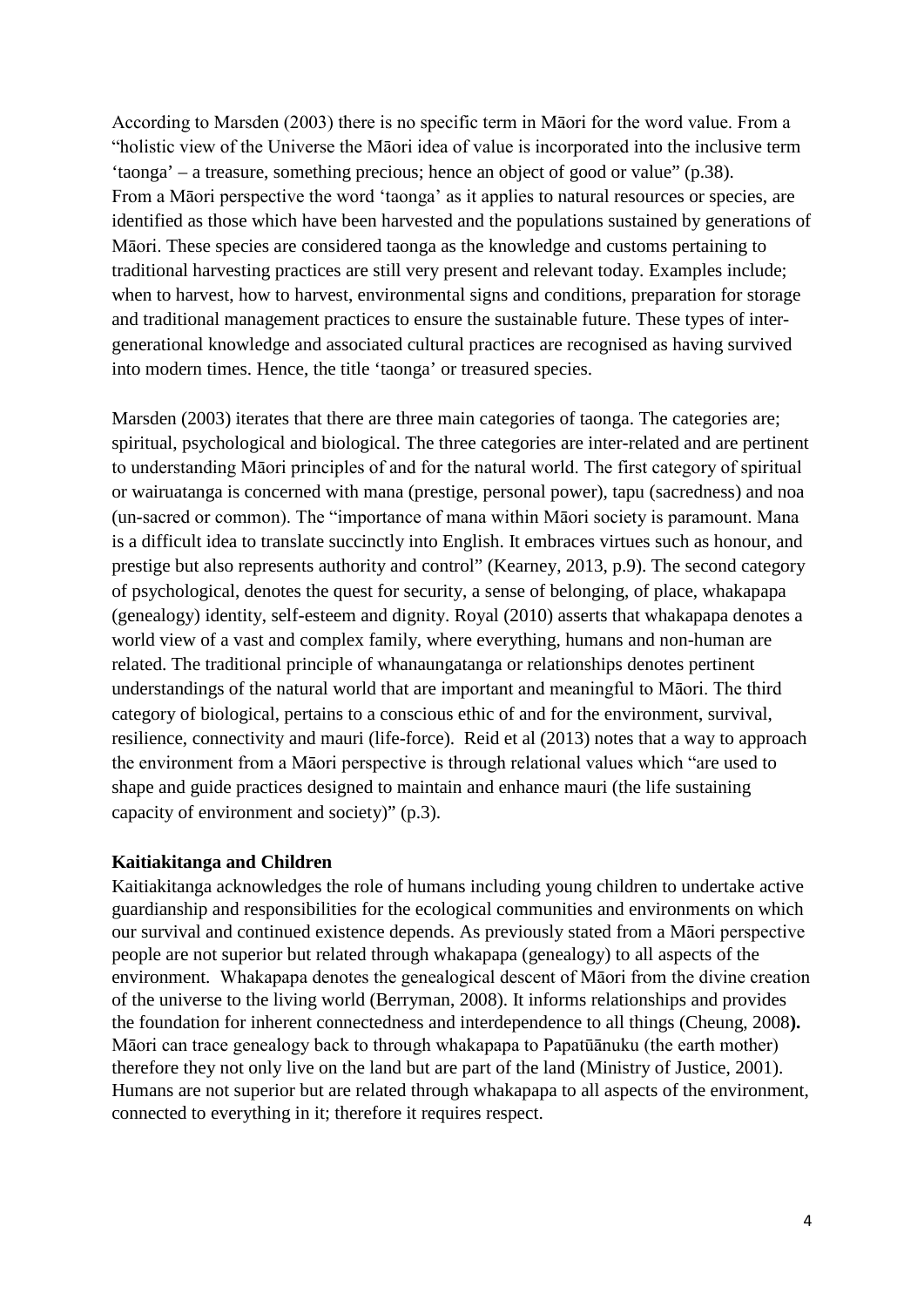In Māori cosmology, the gods (ngā Atua) are the origin of species. For example, the offspring of Tāne, Tū, Tāwhiri, Tangaroa, Rōngo, Haumia (and some 70-odd others) eventually populated the universe with every diverse species known. Under this system, humans are related to both animate and inanimate objects, including animals, fish, plants and the physical environment (land, rocks, water, air and stars). Thus there is no separation between the physical and spiritual worlds; in the holistic Māori worldview they are continuous (Cheung, 2008, p. 3).

Māori children are therefore intimately connected to people and land; past, present and future, to the spiritual world and the universe (Mead, 2003; Te Rito, 2007) and gaining knowledge and experience of this connectivity is imperitive for active particpation in the community. Traditionally this knowledge aquisition sometimes began before birth and continued through life. It was essential that young children acquired the appropriate knowledge, skills and expertise to contribute to the community and in so doing support the survival of the present and future generations. Teaching and learning was therefore an important community responsibility. The young child's education was primarily within the whānau (Makareti, 1986; Te Rangi Hiroa,1987). Within these traditional contexts teaching and learning was supported by highly sophisticated knowledge structures, educational practices and principles. These processes aimed to maintain and extend knowledge and develop understandings of harnessing, sustaining, and extending environmental resource bases (Berryman, 2008; Hemara, 2000; Salmond, 1983).

Living and sleeping in an intergenerational environment allowed the transmission of important knowledge from the old people to the young – knowledge of history, stories, legends and their environment. Te Rangi Hiroa (1987, p. 358) explains that "Much, if not most, of the personal instruction in early years, was received from grandparents as a convenient result of three generations of the family living together in a common household". In this way inter-generational ecological knowledge, grounded in that specific place of existence was handed down through the generations.These elements of a classical education in family and tribal history continued on through adolescence. Makareti (1986) describes how:

From the old people, the children learn much in the way of folk-lore, legend, genealogy, and tradition...The old man would teach them their line of descent from that ancestor, and from other noted ancestors back to the time of the arrival of the great fleet...They told the children how dear their home and lands were to them...they taught the names of birds of the forest, and the different tree and shrubs and plants...and wonderful stories of the mountains, rivers, and streams...They talked of these and many other things until the little people fell asleep. And so they grew up with the stories and deeds of their ancestors. (pp. 151-152)

Education of the Māori child was therefore related to preparing the child to actively participate in Māori society, and to ensure the survival of future generations through coexisting, making sense of the world and protecting the well-being of natural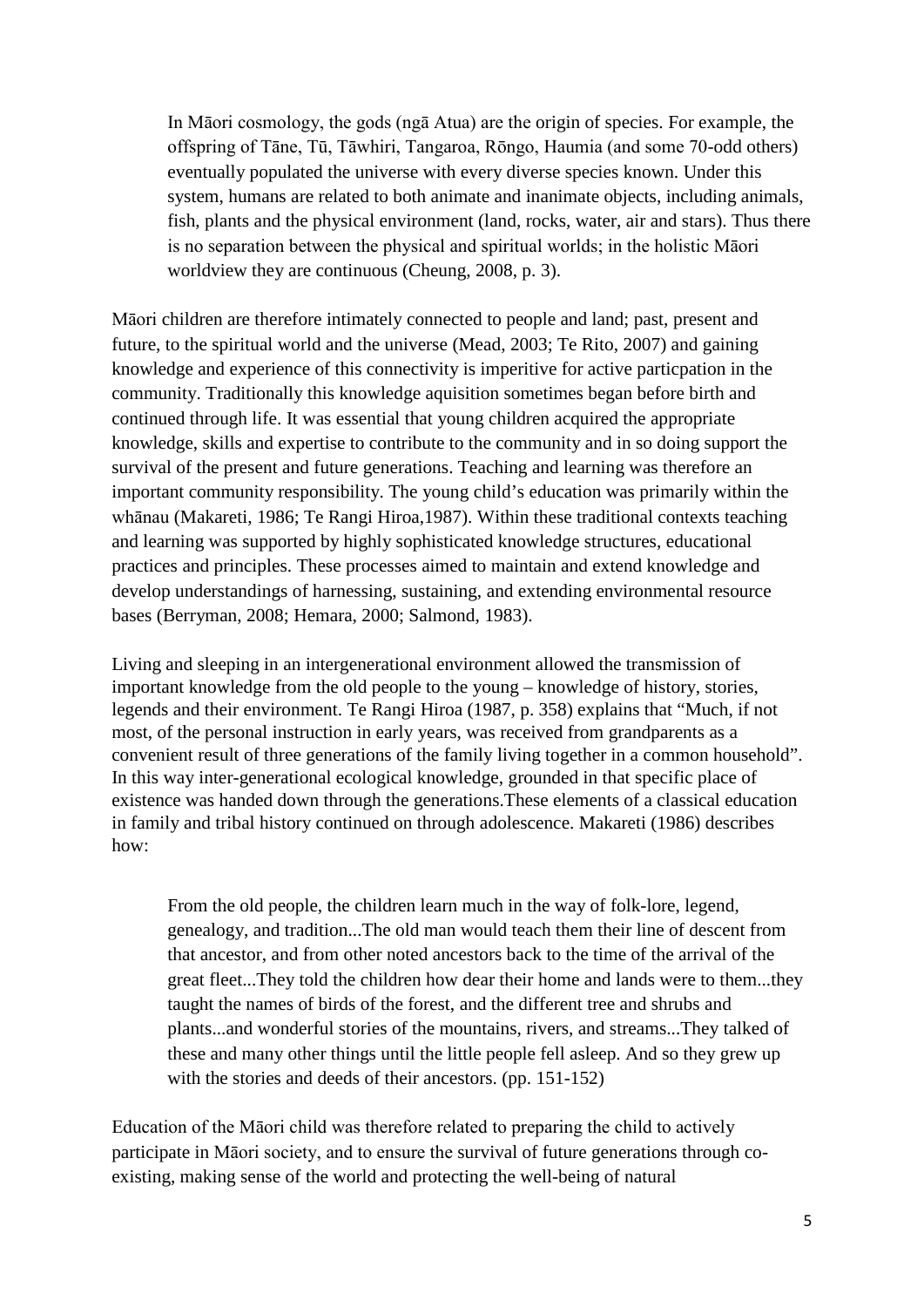resources.Learning experiences had immediate practical application. As the child matured the tasks became more complex. Children absorbed cultural mores by following adults, and learning through observation, imitation and practice (Berryman, 2008; Hemara, 2000; Salmond, 1983). There was a therefore a fundamental relationship between theory and practice and a requirement that learners demonstrate this in the context of their learning. These understandings are consistent with holism, which has a critical role in the theoretical foundations of contemporary early childhood education practices in Aotearoa New Zealand.

# **Kaitiakitanga and Early Childhood Education**

Te Whāriki is the New Zealand Ministry of Education's early childhood curriculum policy statement. Te Whāriki: He Whāriki Matauranga mo ngā Mokopuna o Aotearoa/Early Childhood Curriculum (Minstry of Education, 1996) is a bicultural, socioculturally conceived curriculum document, written in Englsih and Māori, founded on the aspiration that children "grow up as competent and confident learners and communicators, healthy in mind, body and spirit, secure in their sense of belonging and in the knowledge that they make a valued contribution to society" (p. 9). Te Whāriki translates to 'a woven mat' that allows for diverse patterning depending on knowledge bases, beliefs, and values which all may stand upon. Accordingly, "...the whāriki concept recognises the diversity of early childhood education in New Zealand. Different programmes, philosophies, structures and environments will contribute to the distinctive patterns of the whāriki" (p. 11).

One of the strands of Te Whāriki, Exploration, incorporates the view of the child as an explorer who learns through active exploration of the environment. A number of general goals highlight the importance of respect for the natural enviroment for all New Zealand children. These include the goal that young children develop:

- a relationship with the natural environment and a knowledge of their own place in the environment;
- respect and a developing sense of responsibility for the well-being of both the living and the non-living environment;
- working theories about the living world and knowledge of how to care for it (p. 90).

The Māori text of Te Whāriki, provides more specific, historical and cultural imperitives in order for young children to develop understandings and make meaningful connections and contributions to the natural world. Mana Aotūroa relates to children's learning; exploring and seeking knowledge and understandings of their world and their relationships to it. Mana at a basic level can be translated as "authority, control, influence, prestige, power, psychic force, effectual, binding, authoritative ... and take effect" (Hemara 2000, p. 68). It is a crucial aspect of Māori perceptions of the world and of the self. Aotūroa translates to 'light of day' or 'this world'. When the word aotūroa is broken into its three sections, 'ao-tū-roa', "it relates to the infinity of the universe, and implies an extensive breadth of all the elements that make up the universe. Humankind is an important element of the universe" (Early Childhood Development, 1999, p. 24). Mana Aotūroa in the context of the curriculum statement refers to metaphysical or intellectual journeys of self discovery about the world and one's place in it.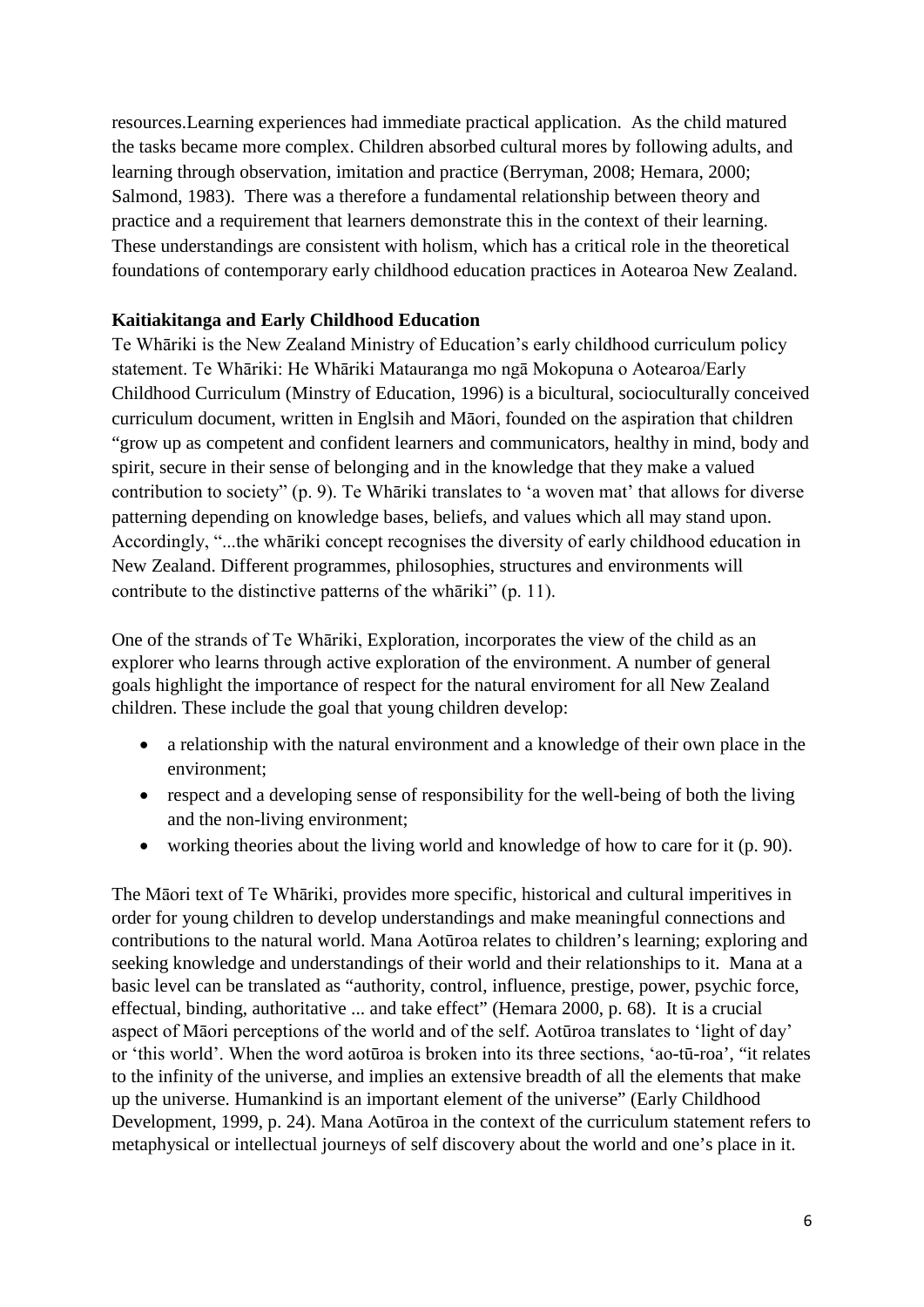The following is an interpretation by one of the authors of excerpt from the Māori text of Te Whāriki. It highlights our responsibilities of kaitiakitanga for the natural environment and reflects Māori perceptions of the natural environment as taonga to be nurtured and preserved Mana Aotūroa connects the young child to the natural world and everything in it.

*The child learns his/her similarities and differences with the natural world. The child is able to see the depth and breadth of the gifts of the world, the trees, the animals, the food, the fish, the stars in the sky, the gifts of creativity The child's develops understandings of the form of land, the world and people.*

*Mana Aoturoa involves goals/aspirations for the child learning. The child understands that all living things have a spiritual element. From these understandings the child is familiar with Ranginui (sky father), Papatūānuku (earth mother) and their children. The child develops warmth and compassion for Papatūānuku and works to nurture the land. The child learns about the environment through listening, seeing, hearing, smelling, touching, seeing, and from the heart.*

*Some thoughts for teachers and families to consider. Research the gifts of the environment, the natural world, utilising the the knowledge of the ancestors and others. Develop understandings of the complex nature of Papatūānuku, Ranginui and their children. Develop understandings that asptect the world is within the person.. Develop understandings around the negative effect of polution on the environment. Develop understandings of the signs of when to plant food, when to catch fish to ensure a sustainable sea food resource. Develop understandings of the appearance of the insects, birds, stars and fish. In this way the child is strengthened to learn.* (Ministry of Education, 1996, p. 37)

Whilst we acknowledge the English version of Te Wh*ā*riki offers a starting place for the development of cennectivity to and understandings of the environment and natural world we argue that a more purposeful and coherent approach is required for young children and the future wellbeing of the natural environment. The Maori text of Te Whāriki highlights the critical place of kaitiakitanga in ensuring a sustainable and healthy environment and offers a coherent and sustainable approach to implementation.

### **Conclusion**

There is growing evidence that accelerated biodiversity decline has a direct effect on human well-being, and the need to sustain both cultural diversity and ecological diversity is becoming increasingly apparent (World Wildlife Foundation, 2014). The complexity of connections in socio-cultural-ecological communities cannot be explained by knowing the details of each species in isolation, because the emergent pattern cannot be predicted or revealed until the ecosystem is understood as an integrated whole (Miller & Spoolman, 2012; Marsden, 2003; Rotarangi & Stephenson, 2014).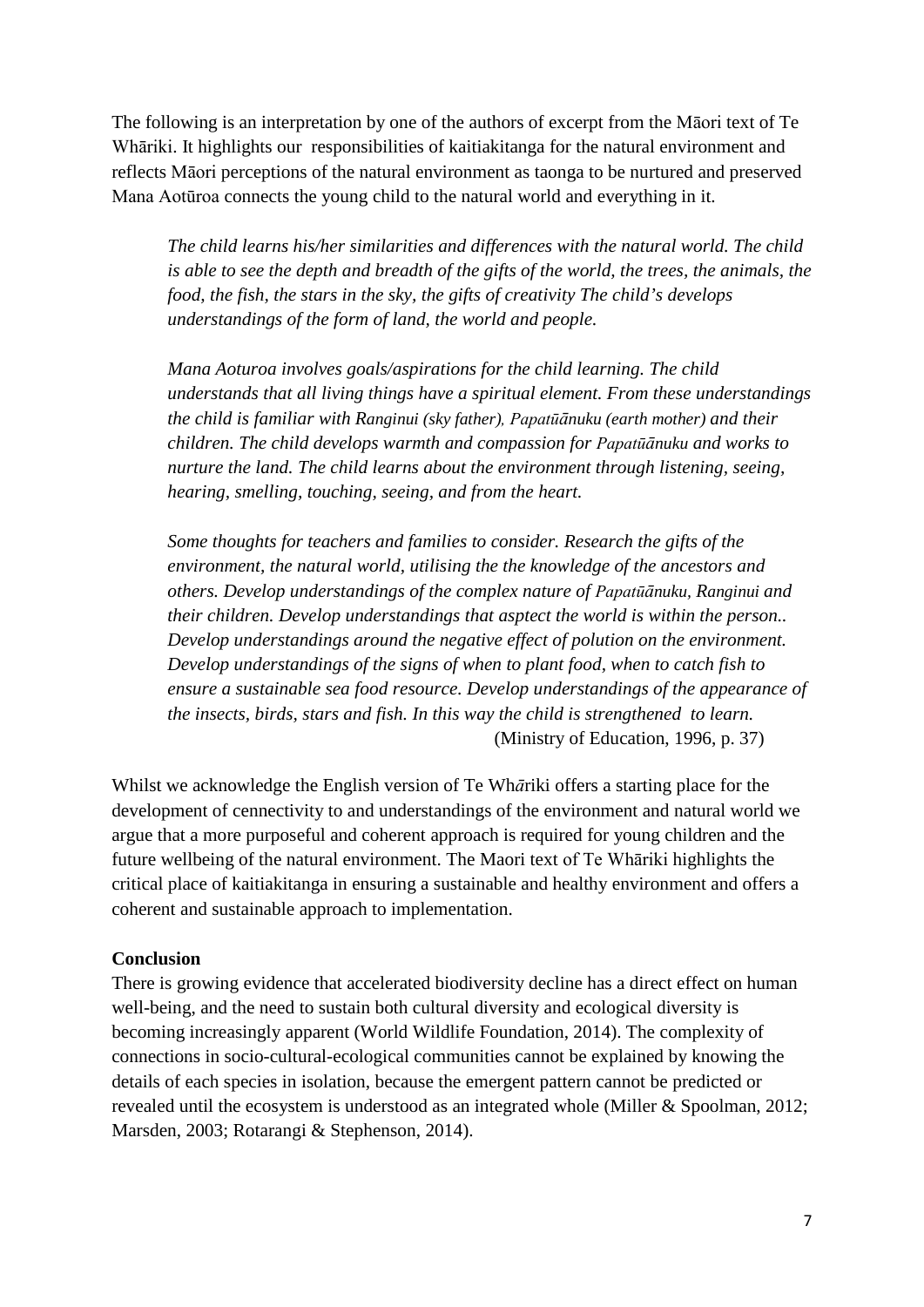Indigenous cultural beliefs are often found to be a key factor in apparent long-term sustainable use of resources by many groups around the world. This is especially pertinent to "knowledge related to the maintenance of ecosystem resilience… (and) integrated humannature concepts of the environment. Cultural diversity may be related to biodiversity and both may be important for improving the sustainability of the world's ecological systems (Berkes & Folkes, 1994).

Kaitiakitanga is about relationships and is as much spiritual and intellectual as it is physical and political (Royal, 1999). "Without a doubt our most significant resource and potential lies in our people and so looking into the future, how we nurture and support each other's potential and how we plan for the future will have a significant bearing on what we achieve for ourselves and future generations (Te Rūnanga o Ngāti Awa, 2010, p.4).

#### **References**

- Barnhardt, R. Kawagley, A. (2005). Indigenous knowledge systems and Alaska native ways of knowing. Anthropology and Education Quarterly, Vol. 36(1).
- Berkes, F. & Davidson-Hunt, I. (2008). The cultural bias for an ecosystem approach: Sharing across systems of knowledge. In D. Waltner-Toews., N. Lister., & S. Bocking. The Ecosystem Approach. New York, USA: Columbia University Press.
- Berkes, F. & Folke, C. (1994). Linking social and ecological systems for resilience and sustainability. Beijer Discussion Paper Series No. 52. The Royal Swedish Academy of Sciences. Stockholm, Sweden: Beigjer International Institute.
- Berryman, M. (2008). *Repositioning within indigenous discourses of transformation and selfdetermination* (Doctoral thesis, University of Waikato, Hamilton, New Zealand). Retrieved from<http://waikato.researchgateway.ac.nz/>
- Cheung, M. (2008). The reductionist holistic worldview dilemma. *MAI Review*, 2008, 3, Research Note 5.
- Dovers, S., & Hussey, K. (2013). Environment and sustainability: A policy handbook (2nd Ed.). Melbourne, NSW, Australia: The Federation Press.
- Hapū, Iwi Working Party. (2005).Providing for kaitiakitanga in Ōhiwa harbour: Ōhiwa harbour integrated management strategy (Unpublished draft document). Whakatāne, New Zealand: Environment Bay of Plenty.
- Kearney, M., Sisley, M., Kerrison, B., & Kayes, P. (2013a). Defining the traditional eel Fishery of Ngāti Awa (Report prepared for Te Rūnanga o Ngāti Awa). Whakatāne, New Zealand: Te Whare Wānanga o Awanuiārangi.

Hemara, W. (2000). *Māori pedagogies: A view from the literature.* Wellington: New Zealand Council for Educational Research

- Makareti (1986) *The Old Time Māori.* Auckland, New Zealand: New Womens Press.
- Mead, H. (2003). *Tikanga Māori: Living by Māori Values.* Wellington, New Zealand: Huia.
- Miller, G. & Spoolman, S. (2012). Essentials of ecology. Belmont, CA: Cengage Learning.
- Ministry of Education. (1996). *Te Whāriki: He whāriki Mātauranga mō ngā Mokopuna o Aotearoa/Early Childhood Curriculum*. Wellington, New Zealand: Learning Media.